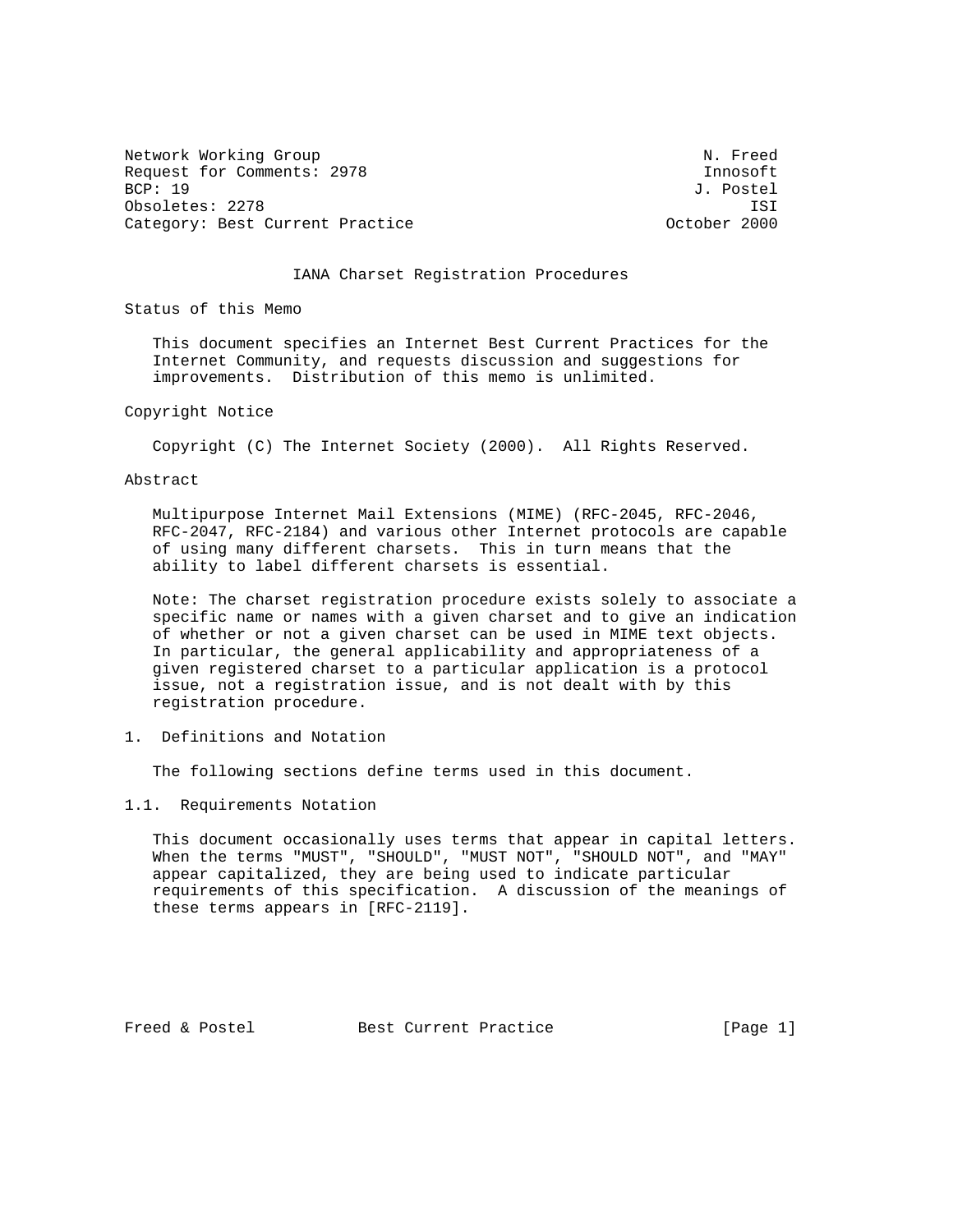# 1.2. Character

 A member of a set of elements used for the organization, control, or representation of data.

# 1.3. Charset

 The term "charset" (referred to as a "character set" in previous versions of this document) is used here to refer to a method of converting a sequence of octets into a sequence of characters. This conversion may also optionally produce additional control information such as directionality indicators.

 Note that unconditional and unambiguous conversion in the other direction is not required, in that not all characters may be representable by a given charset and a charset may provide more than one sequence of octets to represent a particular sequence of characters.

 This definition is intended to allow charsets to be defined in a variety of different ways, from simple single-table mappings such as US-ASCII to complex table switching methods such as those that use ISO 2022's techniques. However, the definition associated with a charset name must fully specify the mapping to be performed. In particular, use of external profiling information to determine the exact mapping is not permitted.

 HISTORICAL NOTE: The term "character set" was originally used in MIME to describe such straightforward schemes as US-ASCII and ISO-8859-1 which consist of a small set of characters and a simple one-to-one mapping from single octets to single characters. Multi-octet character encoding schemes and switching techniques make the situation much more complex. As such, the definition of this term was revised to emphasize both the conversion aspect of the process, and the term itself has been changed to "charset" to emphasize that it is not, after all, just a set of characters. A discussion of these issues as well as specification of standard terminology for use in the IETF appears in RFC 2130.

### 1.4. Coded Character Set

 A Coded Character Set (CCS) is a one-to-one mapping from a set of abstract characters to a set of integers. Examples of coded character sets are ISO 10646 [ISO-10646], US-ASCII [US-ASCII], and the ISO-8859 series [ISO-8859].

Freed & Postel Best Current Practice [Page 2]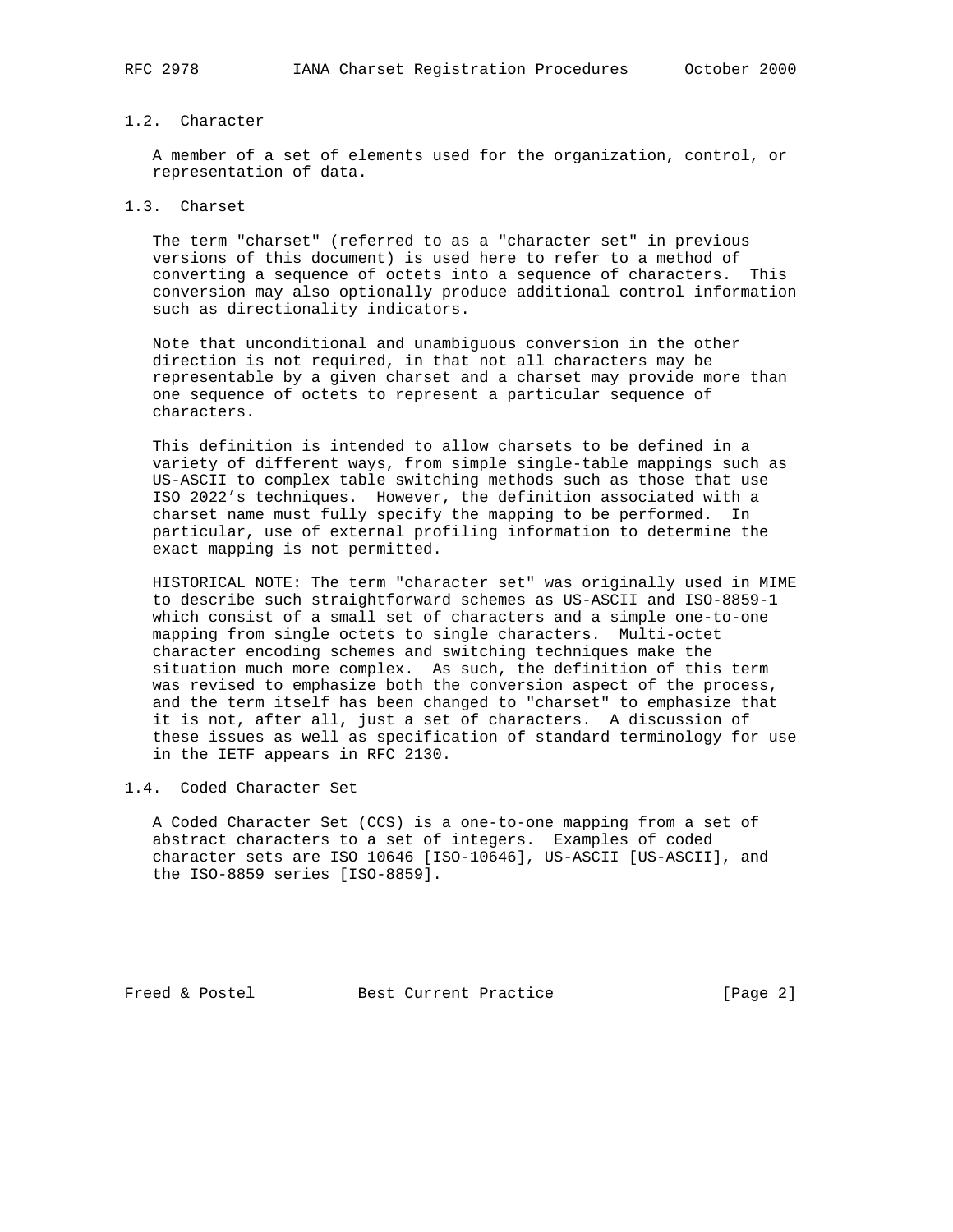### 1.5. Character Encoding Scheme

 A Character Encoding Scheme (CES) is a mapping from a Coded Character Set or several coded character sets to a set of octet sequences. A given CES is sometimes associated with a single CCS; for example, UTF-8 applies only to ISO 10646.

#### 2. Charset Registration Requirements

 Registered charsets are expected to conform to a number of requirements as described below.

## 2.1. Required Characteristics

 Registered charsets MUST conform to the definition of a "charset" given above. In addition, charsets intended for use in MIME content types under the "text" top-level type MUST conform to the restrictions on that type described in RFC 2045. All registered charsets MUST note whether or not they are suitable for use in MIME text.

 All charsets which are constructed as a composition of one or more CCS's and a CES MUST either include the CCS's and CES they are based on in their registration or else cite a definition of their CCS's and CES that appears elsewhere.

 All registered charsets MUST be specified in a stable, openly available specification. Registration of charsets whose specifications aren't stable and openly available is forbidden.

# 2.2. New Charsets

 This registration mechanism is not intended to be a vehicle for the design and definition of entirely new charsets. This is due to the fact that the registration process does NOT contain adequate review mechanisms for such undertakings.

 As such, only charsets defined by other processes and standards bodies, or specific profiles or combinations of such charsets, are eligible for registration.

### 2.3. Naming Requirements

 One or more names MUST be assigned to all registered charsets. Multiple names for the same charset are permitted, but if multiple names are assigned a single primary name for the charset MUST be

Freed & Postel Best Current Practice [Page 3]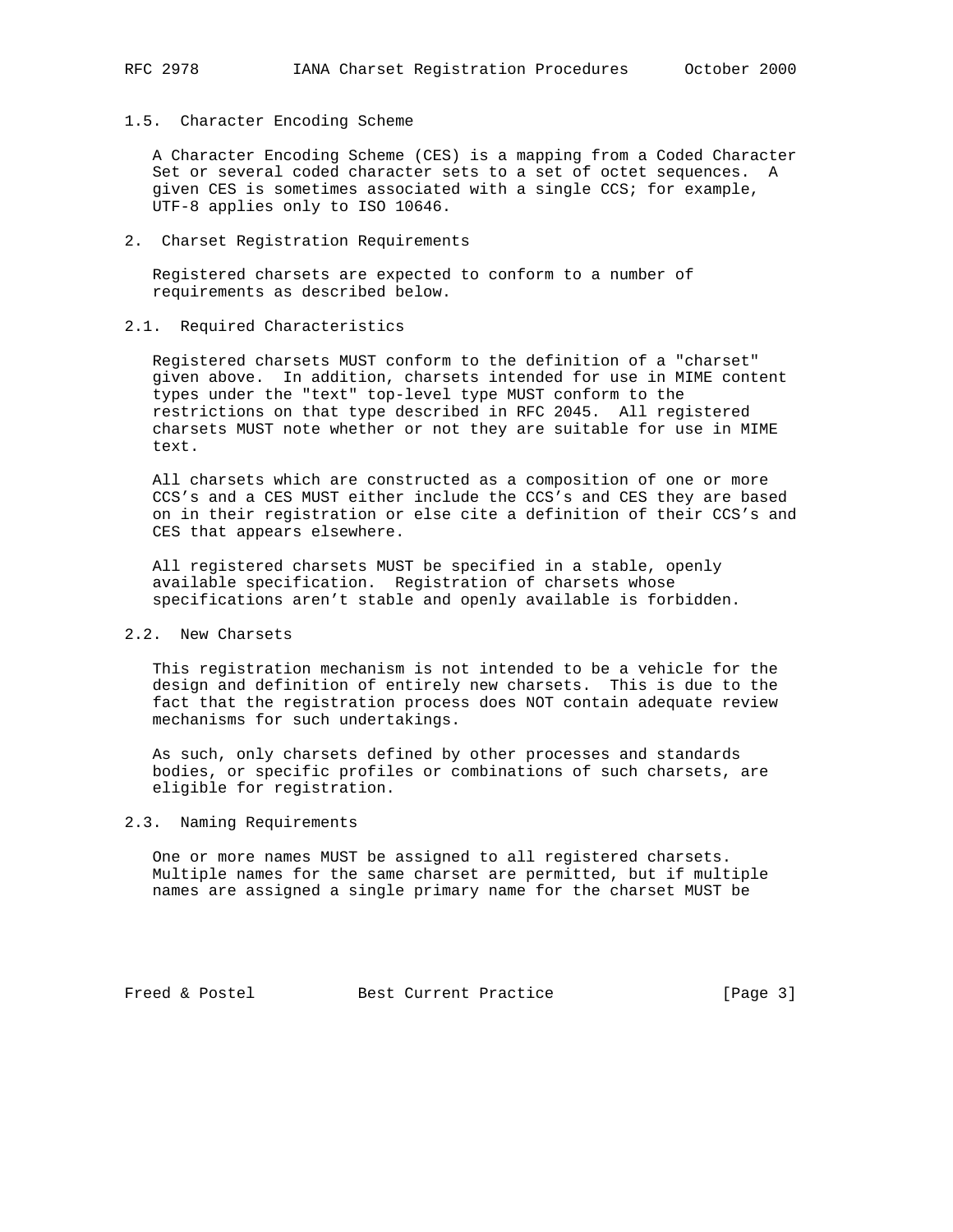identified. All other names are considered to be aliases for the primary name and use of the primary name is preferred over use of any of the aliases.

 Each assigned name MUST uniquely identify a single charset. All charset names MUST be suitable for use as the value of a MIME content type charset parameter and hence MUST conform to MIME parameter value syntax. This applies even if the specific charset being registered is not suitable for use with the "text" media type.

 All charsets MUST be assigned a name that provides a display string for the associated "MIBenum" value defined below. These "MIBenum" values are defined by and used in the Printer MIB [RFC-1759]. Such names MUST begin with the letters "cs" and MUST contain no more than 40 characters (including the "cs" prefix) chosen from from the printable subset of US-ASCII. Only one name beginning with "cs" may be assigned to a single charset. If no name of this form is explicitly defined IANA will assign an alias consisting of "cs" prepended to the primary charset name.

 Finally, charsets being registered for use with the "text" media type MUST have a primary name that conforms to the more restrictive syntax of the charset field in MIME encoded-words [RFC-2047, RFC-2184] and MIME extended parameter values [RFC-2184]. A combined ABNF definition for such names is as follows:

 $min$ e-charset =  $1*min$ e-charset-chars mime-charset-chars = ALPHA / DIGIT / "!" / "#" / "\$" / "%" / "&" / "'" / "+" / "−" / "^" / "\_" /  $\begin{array}{cc} \mathfrak{n} \times \mathfrak{n} & / & \mathfrak{n} \left\{ \mathfrak{n} & / & \mathfrak{n} \right\} \mathfrak{n} & / & \mathfrak{n} \cong \mathfrak{n} \end{array}$  ALPHA = "A".."Z" ; Case insensitive ASCII Letter DIGIT = "0".."9" ; Numeric digit

#### 2.4. Functionality Requirement

 Charsets MUST function as actual charsets: Registration of things that are better thought of as a transfer encoding, as a media type, or as a collection of separate entities of another type, is not allowed. For example, although HTML could theoretically be thought of as a charset, it is really better thought of as a media type and as such it cannot be registered as a charset.

2.5. Usage and Implementation Requirements

 Use of a large number of charsets in a given protocol may hamper interoperability. However, the use of a large number of undocumented and/or unlabeled charsets hampers interoperability even more.

Freed & Postel Best Current Practice [Page 4]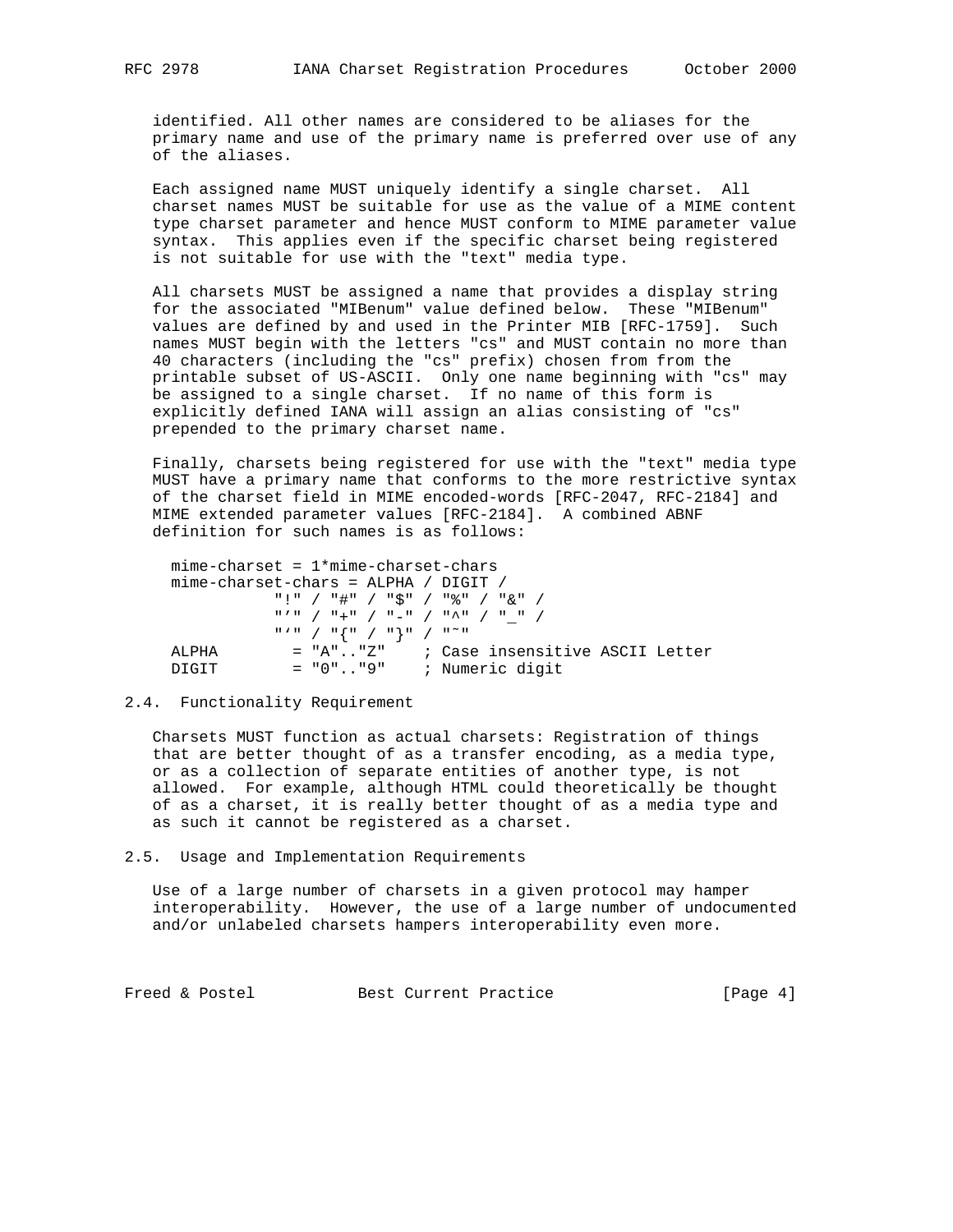A charset should therefore be registered ONLY if it adds significant functionality that is valuable to a large community, OR if it documents existing practice in a large community. Note that charsets registered for the second reason should be explicitly marked as being of limited or specialized use and should only be used in Internet messages with prior bilateral agreement.

## 2.6. Publication Requirements

 Charset registrations MAY be published in RFCs, however, RFC publication is not required to register a new charset.

 The registration of a charset does not imply endorsement, approval, or recommendation by the IANA, IESG, or IETF, or even certification that the specification is adequate. It is expected that applicability statements for particular applications will be published from time to time that recommend implementation of, and support for, charsets that have proven particularly useful in those contexts.

 Charset registrations SHOULD include a specification of mapping from the charset into ISO 10646 if specification of such a mapping is feasible.

2.7. MIBenum Requirements

 Each registered charset MUST also be assigned a unique enumerated integer value. These "MIBenum" values are defined by and used in the Printer MIB [RFC-1759].

 A MIBenum value for each charset will be assigned by IANA at the time of registration. MIBenum values are not assigned by the person registering the charset.

3. Charset Registration Procedure

 The following procedure has been implemented by the IANA for review and approval of new charsets. This is not a formal standards process, but rather an administrative procedure intended to allow community comment and sanity checking without excessive time delay.

3.1. Present the Charset to the Community

 Send the proposed charset registration to the "ietf charsets@iana.org" mailing list. (Information about joining this list is available on the IANA Website, http://www.iana.org.) This mailing list has been established for the sole purpose of reviewing

Freed & Postel Best Current Practice [Page 5]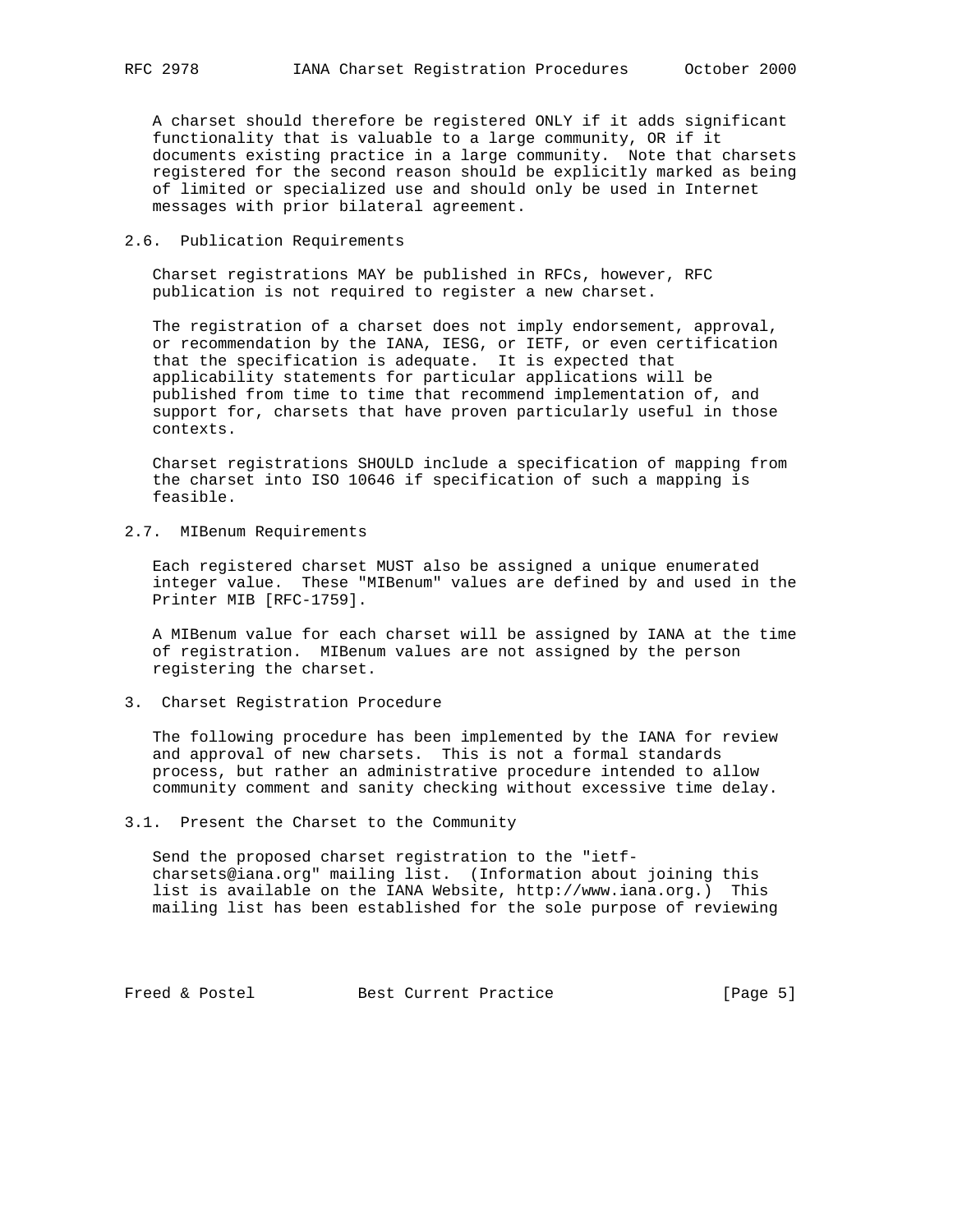proposed charset registrations. Proposed charsets are not formally registered and must not be used; the "x-" prefix specified in RFC 2045 can be used until registration is complete.

 The posting of a charset to the list initiates a two week public review process.

 The intent of the public posting is to solicit comments and feedback on the definition of the charset and the name chosen for it.

#### 3.2. Charset Reviewer

 When the two week period has passed and the registration proposer is convinced that consensus has been achieved, the registration application should be submitted to IANA and the charset reviewer. The charset reviewer, who is appointed by the IETF Applications Area Director(s), either approves the request for registration or rejects it. Rejection may occur because of significant objections raised on the list or objections raised externally. If the charset reviewer considers the registration sufficiently important and controversial, a last call for comments may be issued to the full IETF. The charset reviewer may also recommend standards track processing (before or after registration) when that appears appropriate and the level of specification of the charset is adequate.

 The charset reviewer must reach a decision and post it to the ietf charsets mailing list within two weeks. Decisions made by the reviewer may be appealed to the IESG.

# 3.3. IANA Registration

 Provided that the charset registration has either passed review or has been successfully appealed to the IESG, the IANA will register the charset, assign a MIBenum value, and make its registration available to the community.

## 4. Location of Registered Charset List

 Charset registrations will be posted in the anonymous FTP file "ftp://ftp.isi.edu/in-notes/iana/assignments/character-sets" and all registered charsets will be listed in the periodically issued "Assigned Numbers" RFC [currently RFC-1700]. The description of the charset MAY also be published as an Informational RFC by sending it to "rfc-editor@isi.edu" (please follow the instructions to RFC authors [RFC-1543]).

Freed & Postel Best Current Practice [Page 6]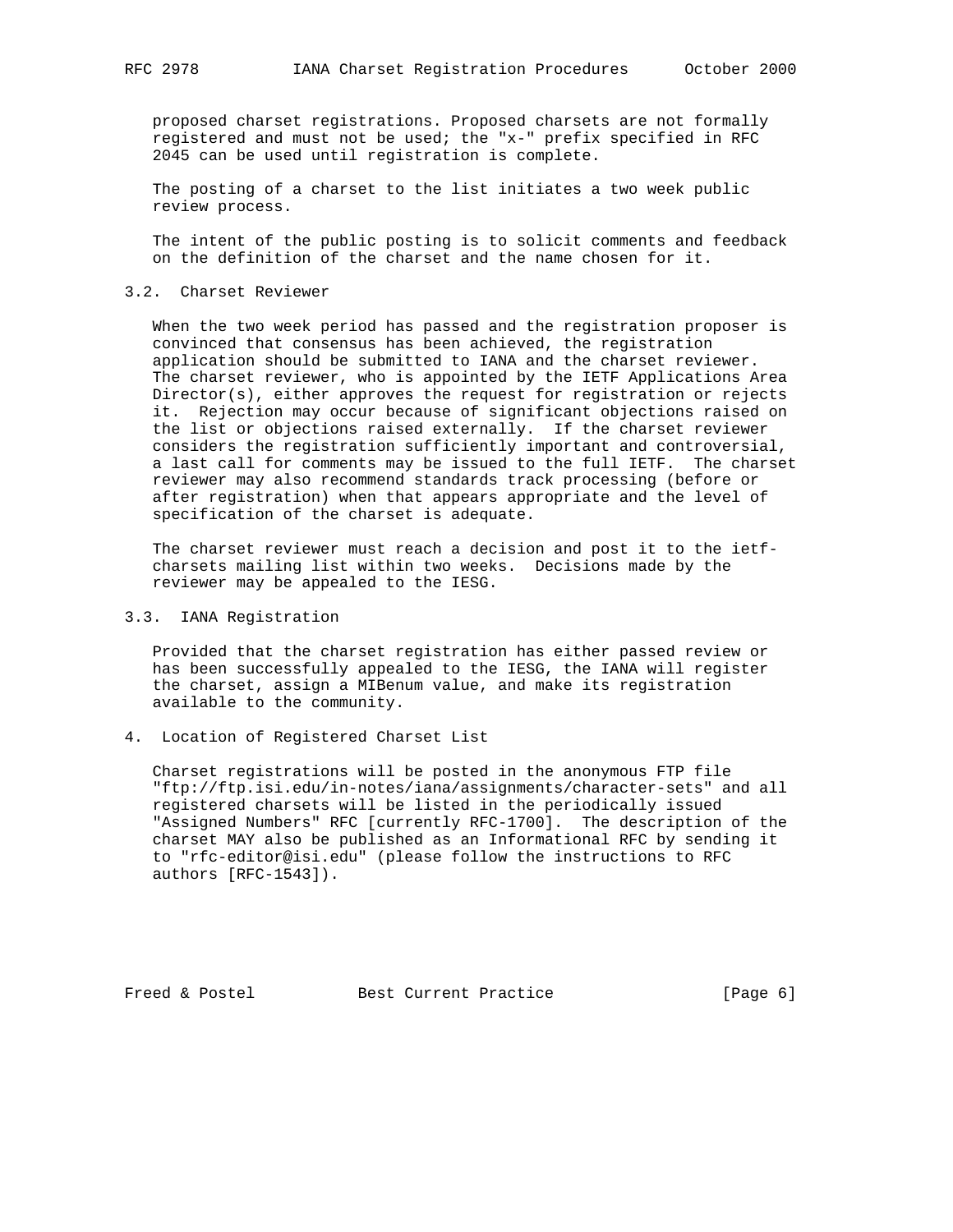5. Charset Registration Template

 To: ietf-charsets@iana.org Subject: Registration of new charset [names]

Charset name:

 (All names must be suitable for use as the value of a MIME content-type parameter.)

Charset aliases:

 (All aliases must also be suitable for use as the value of a MIME content-type parameter.)

Suitability for use in MIME text:

Published specification(s):

 (A specification for the charset MUST be openly available that accurately describes what is being registered. If a charset is defined as a composition of one or more CCS's and a CES then these definitions MUST either be included or referenced.)

ISO 10646 equivalency table:

 (A URI to a specification of how to translate from this charset to ISO 10646 and vice versa SHOULD be provided.)

Additional information:

Person & email address to contact for further information:

Intended usage:

(One of COMMON, LIMITED USE or OBSOLETE)

6. Security Considerations

 This registration procedure is not known to raise any sort of security considerations that are appreciably different from those already existing in the protocols that employ registered charsets.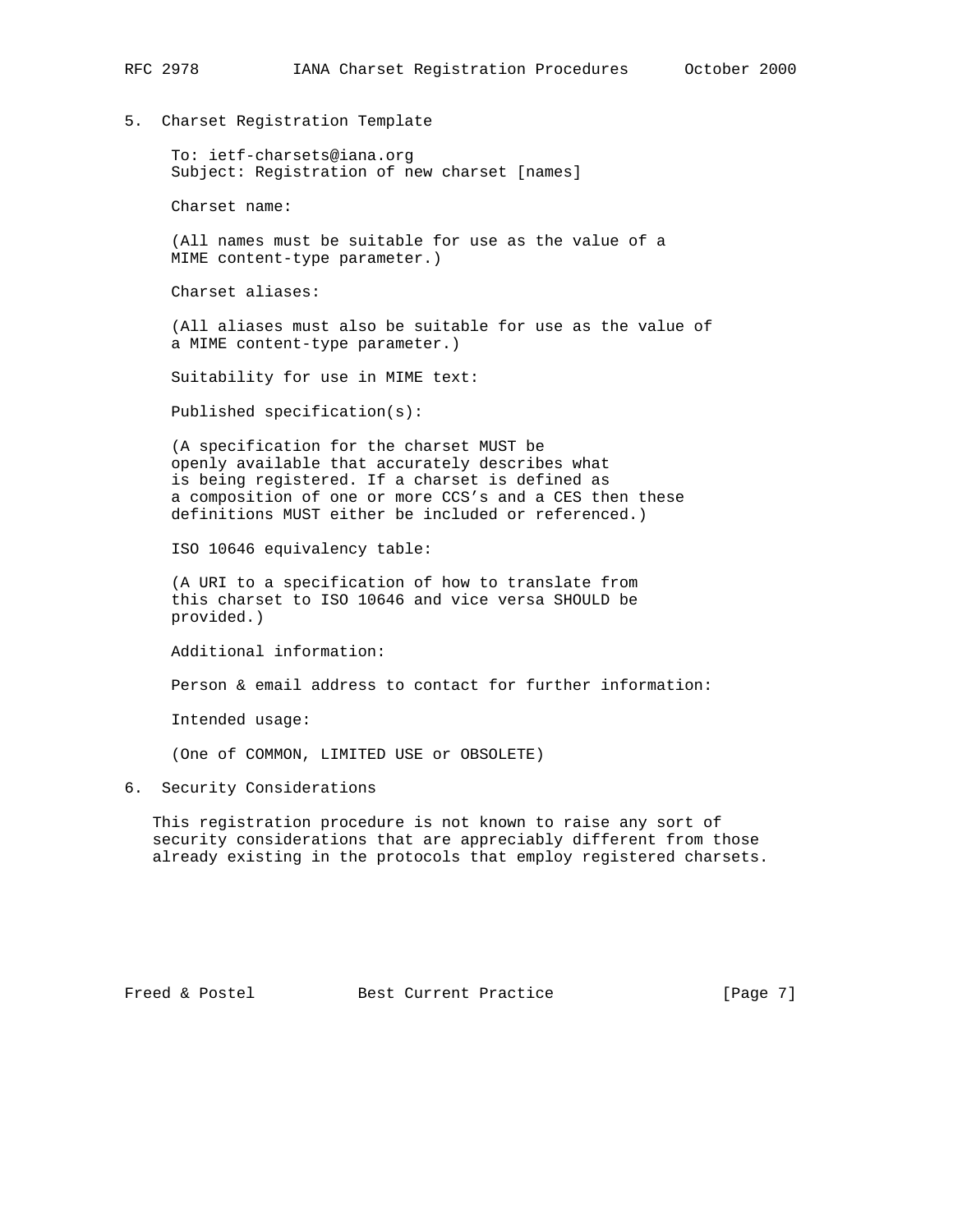### 7. Changes made since RFC 2278

 Inclusion of a mapping to ISO 10646 is now recommended for all registered charsets. The registration template has been updated to include this as well as a place to indicate whether or not the charset is suitable for use in MIME text.

8. References

```
 [ISO-2022]
```
 International Standard -- Information Processing -- Character Code Structure and Extension Techniques, ISO/IEC 2022:1994, 4th ed.

```
 [ISO-8859]
```
 International Standard -- Information Processing -- 8-bit Single-Byte Coded Graphic Character Sets - Part 1: Latin Alphabet No. 1, ISO 8859-1:1998, 1st ed. - Part 2: Latin Alphabet No. 2, ISO 8859-2:1999, 1st ed. - Part 3: Latin Alphabet No. 3, ISO 8859-3:1999, 1st ed. - Part 4: Latin Alphabet No. 4, ISO 8859-4:1998, 1st ed. - Part 5: Latin/Cyrillic Alphabet, ISO 8859-5:1999, 2nd ed. - Part 6: Latin/Arabic Alphabet, ISO 8859-6:1999, 1st ed. - Part 7: Latin/Greek Alphabet, ISO 8859-7:1987, 1st ed. - Part 8: Latin/Hebrew Alphabet, ISO 8859-8:1999, 1st ed. - Part 9: Latin Alphabet No. 5, ISO/IEC 8859-9:1999, 2nd ed. International Standard -- Information Technology -- 8-bit Single-Byte Coded Graphic Character Sets - Part 10: Latin Alphabet No. 6, ISO/IEC 8859-10:1998, 2nd ed. International Standard -- Information Technology -- 8-bit Single-Byte Coded Graphic Character Sets - Part 13: Latin Alphabet No. 7, ISO/IEC 8859-10:1998, 1st ed. International Standard -- Information Technology -- 8-bit Single-Byte Coded Graphic Character Sets - Part 14: Latin Alphabet No. 8 (Celtic), ISO/IEC 8859-10:1998, 1st ed. International Standard -- Information Technology -- 8-bit Single-Byte Coded Graphic Character Sets - Part 15: Latin Alphabet No. 9, ISO/IEC 8859-10:1999, 1st ed.

[ISO-10646]

 ISO/IEC 10646-1:1993(E), "Information technology -- Universal Multiple-Octet Coded Character Set (UCS) -- Part 1: Architecture and Basic Multilingual Plane", JTC1/SC2, 1993.

Freed & Postel Best Current Practice [Page 8]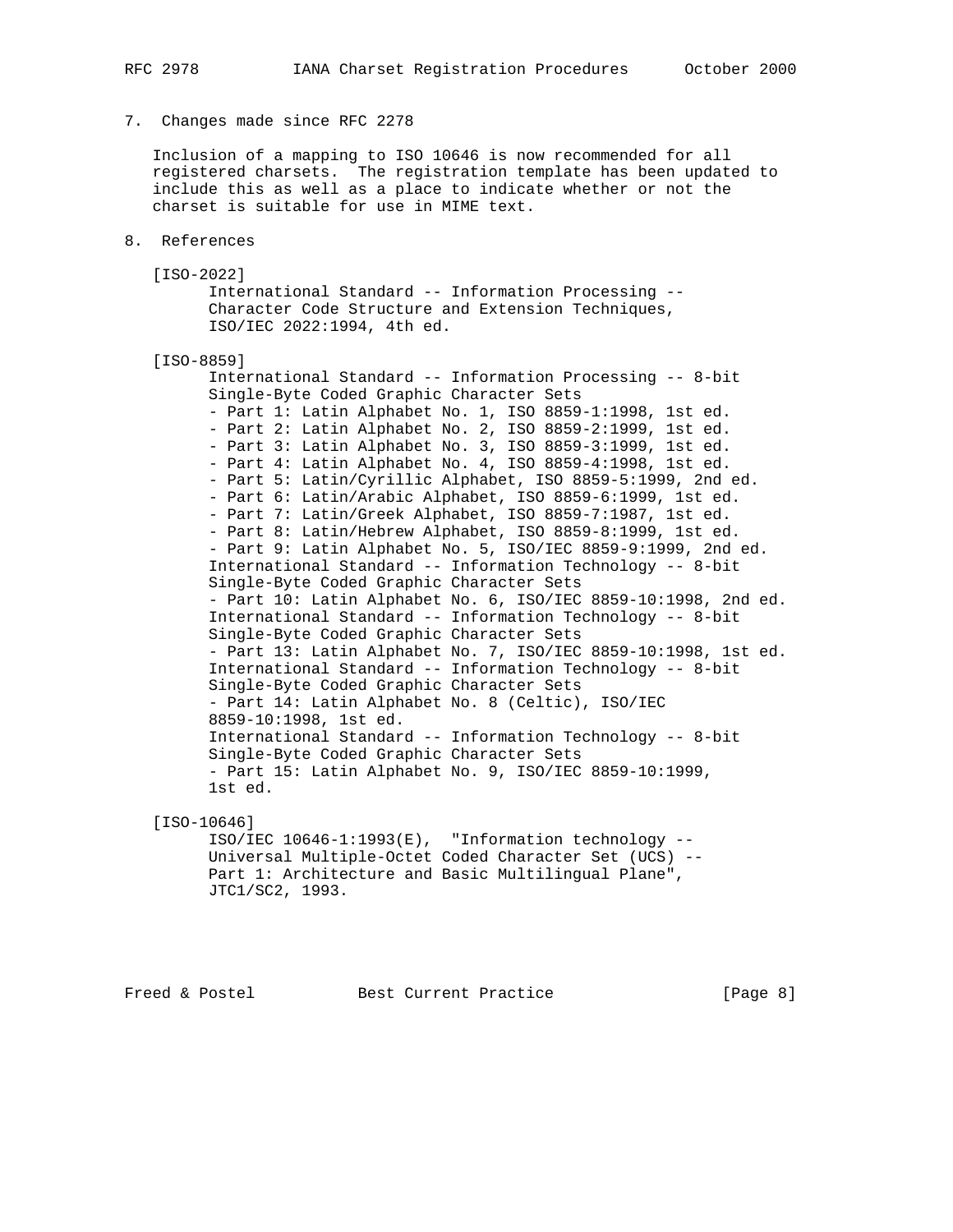- [RFC-1590] Postel, J., "Media Type Registration Procedure", RFC 1590,March 1994.
- [RFC-1700] Reynolds, J. and J. Postel, "Assigned Numbers", STD 2, RFC 1700, October 1994.
- [RFC-1759] Smith, R., Wright, F., Hastings, T., Zilles, S. and J. Gyllenskog, "Printer MIB", RFC 1759, March 1995.
- [RFC-2045] Freed, N. and N. Borenstein, "Multipurpose Internet Mail Extensions (MIME) Part One: Format of Internet Message Bodies", RFC 2045, November 1996.
- [RFC-2046] Freed, N. and N. Borenstein, "Multipurpose Internet Mail Extensions (MIME) Part Two: Media Types", RFC 2046, November 1996.
- [RFC-2047] Moore, K., "Multipurpose Internet Mail Extensions (MIME) Part Three: Representation of Non-Ascii Text in Internet Message Headers", RFC 2047, November 1996.
- [RFC-2119] Bradner, S., "Key words for use in RFCs to Indicate Requirement Levels", BCP 14, RFC 2119, March 1997.
- [RFC-2130] Weider, C., Preston, C., Simonsen, K., Alvestrand, H., Atkinson, R., Crispin, M. and P. Svanberg, "Report from the IAB Character Set Workshop", RFC 2130, April 1997.
- [RFC-2184] Freed, N. and K. Moore, "MIME Parameter Value and Encoded Word Extensions: Character Sets, Languages, and Continuations", RFC 2184, August 1997.
- [RFC-2468] Cerf, V., "I Remember IANA", RFC 2468, October 1998.
- [RFC-2278] Freed, N. and J. Postel, "IANA Charset Registration Procedures", BCP 19, RFC 2278, January 1998.
- [US-ASCII] Coded Character Set -- 7-Bit American Standard Code for Information Interchange, ANSI X3.4-1986.

Freed & Postel Best Current Practice [Page 9]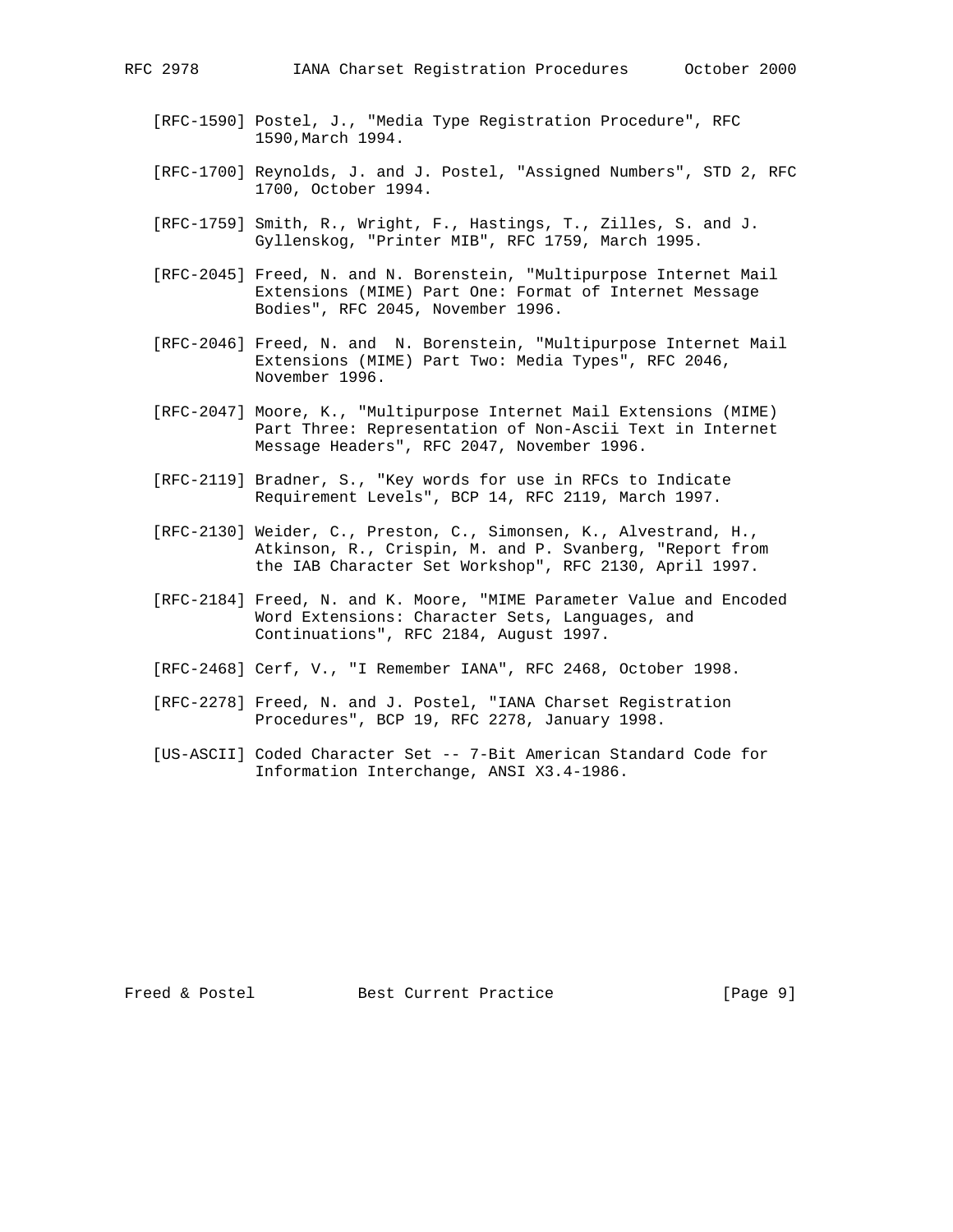10. Authors' Addresses

 Ned Freed Innosoft International, Inc. 1050 Lakes Drive West Covina, CA 91790 USA

 Phone: +1 626 919 3600 Fax: +1 626 919 3614 EMail: ned.freed@innosoft.com

Jon Postel

 Sadly, Jon Postel, the co-author of this document, passed away on October 16, 1998 [RFC-2468]. Any omissions or errors are solely the responsibility of the remaining co-author.

Freed & Postel Best Current Practice [Page 10]